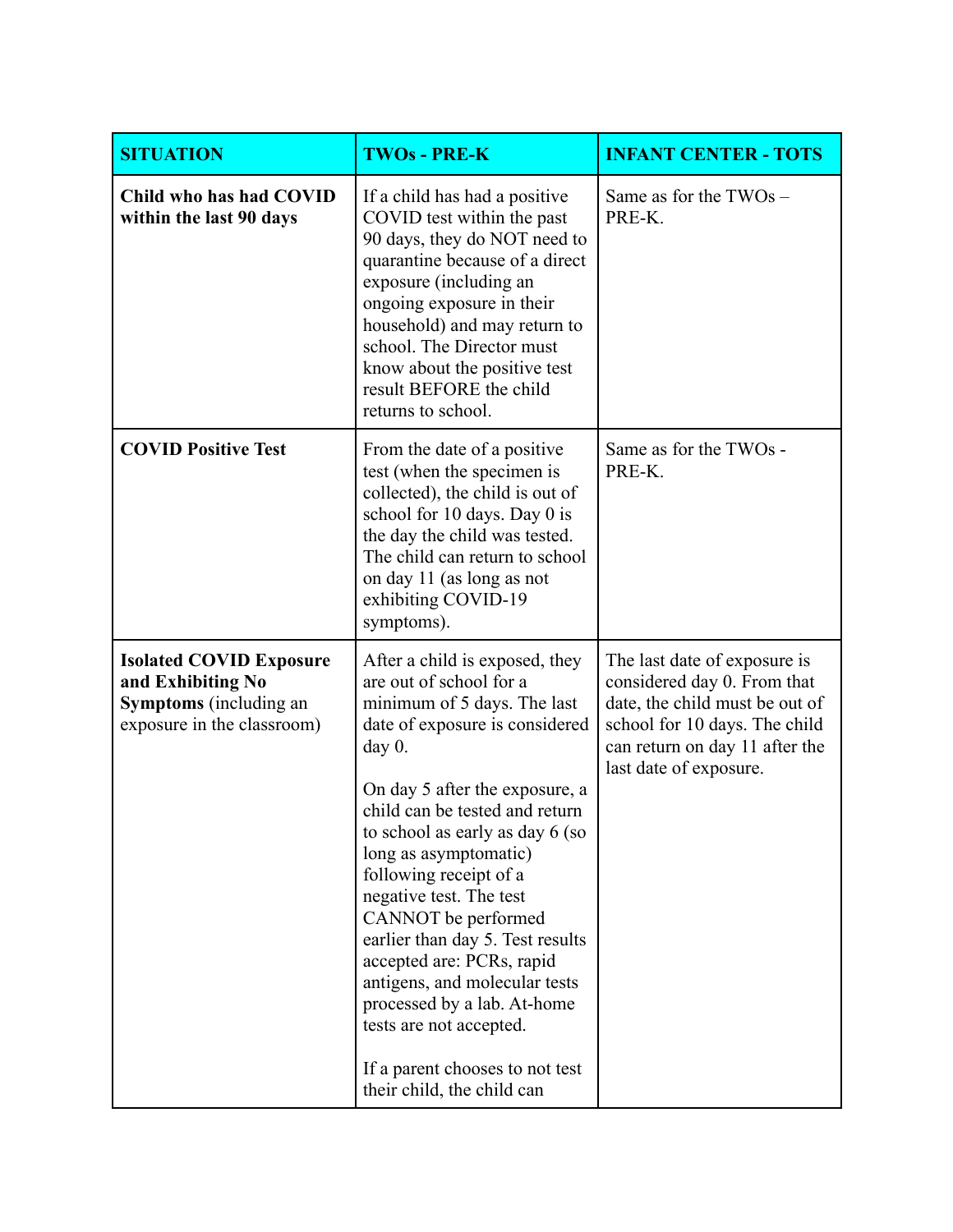| <b>Ongoing COVID Exposure</b><br>Same as for the TWOs -<br>The last date of exposure is<br>considered the date of the last<br>in the Child's Household<br>PRE-K<br><b>Where Child Has NOT</b><br>positive test in a household<br><b>Tested Positive and and</b><br>(i.e., if a child's sibling tests)<br>positive on Monday and the<br><b>Exhibiting Symptoms</b><br>parent tests positive on<br>Wednesday, the last date of<br>exposure is Wednesday). That                                  | return to school on day 11. |  |
|-----------------------------------------------------------------------------------------------------------------------------------------------------------------------------------------------------------------------------------------------------------------------------------------------------------------------------------------------------------------------------------------------------------------------------------------------------------------------------------------------|-----------------------------|--|
| As early as day 5 after the last<br>date of exposure, the child<br>can be tested, and if the test is<br>negative, may return to<br>school on day 11. The test<br>CANNOT be performed<br>earlier than day 5. Test results<br>accepted are: PCRs, rapid<br>antigens, and molecular tests<br>processed by a lab. At-home<br>tests are not accepted.<br>If a parent chooses not to test<br>their child, the child must<br>remain out of school for 15<br>days after the last date of<br>exposure. | is day $0$ .                |  |

# **How do we determine what "Day 0" is?**

We rely on guidance from the CDC and Temple Sinai's medical professionals. Please refer to the CDC's guidance here: COVID-19 Guidance for Operating [Early Care and Education/Child Care](https://www.cdc.gov/coronavirus/2019-ncov/community/schools-childcare/child-care-guidance.html) [Programs \(cdc.gov\)](https://www.cdc.gov/coronavirus/2019-ncov/community/schools-childcare/child-care-guidance.html) which was updated as of January 28, 2022.

### **Resources for lab tests:**

We recognize that at times, it has been challenging to obtain a COVID test. In addition to families' pediatricians and chain pharmacies like CVS, below are some places where Preschool families have successfully obtained tests in a more timely manner:

# **CHOP: [MyCHOP - COVID-19 Triage](https://mychop.chop.edu/MyChart/covid19/#/)**

**Eric's RX Shoppe: [Eric's RX Shoppe | Horsham Pharmacy](https://www.ericsrx.com/) | US Local Pharmacy [\(ericsrx.com\)](https://www.ericsrx.com/) 15toKnow: [15-minute COVID-19 PCR Test - 15toKnow -](https://15toknow.com/) 15toKnow**